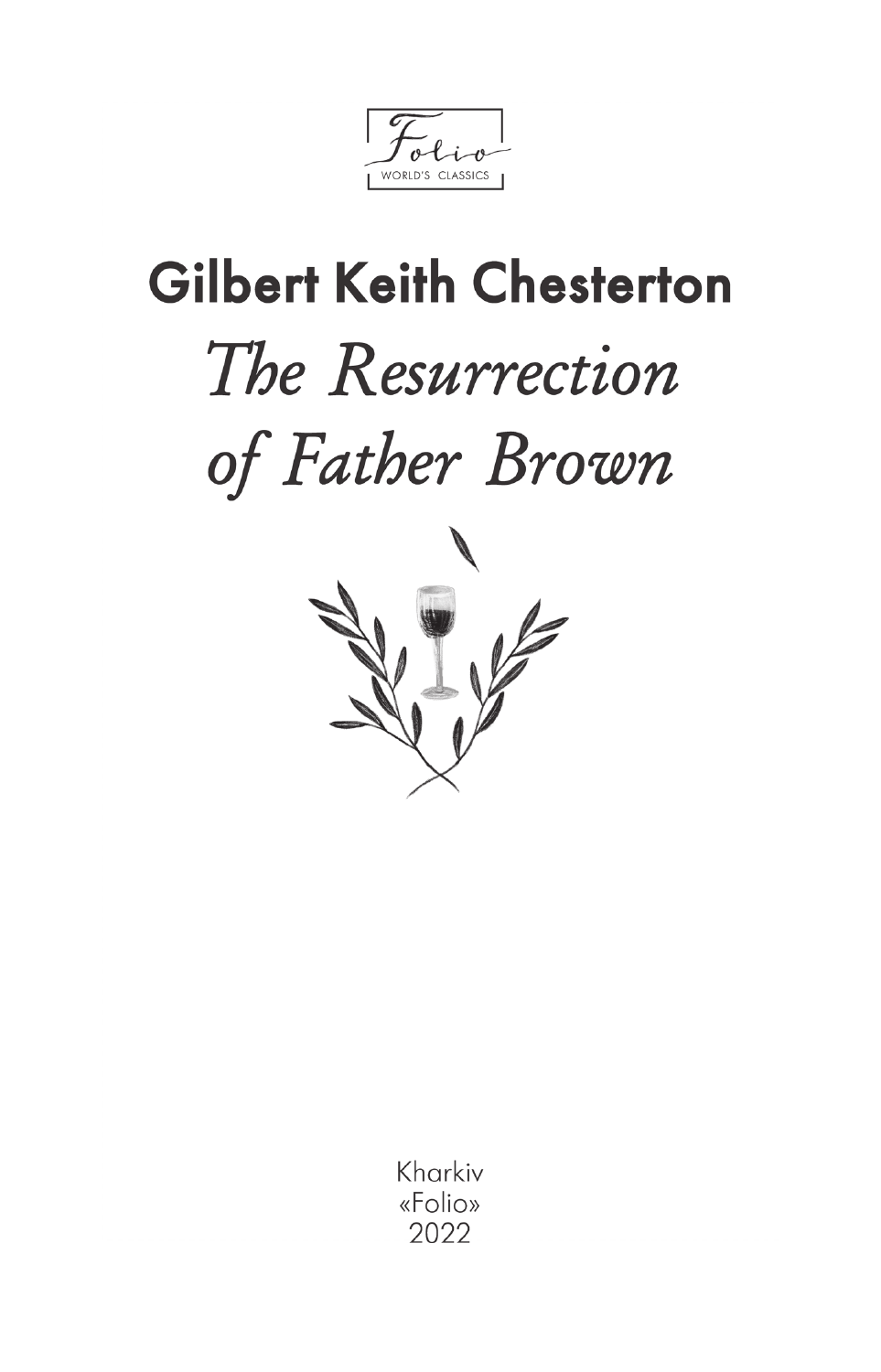## The Wrong Shape

**C**ertain of the great roads going north out of London continue far into the country a sort of attenuated and interrupted spectre of a street, with great gaps in the building, but preserving the line. Here will be a group of shops, followed by a fenced field or paddock, and then a famous public-house, and then perhaps a market garden or a nursery garden, and then one large private house, and then another field and another inn, and so on. If anyone walks along one of these roads he will pass a house which will probably catch his eye, though he may not be able to explain its attraction. It is a long, low house, running parallel with the road, painted mostly white and pale green, with a veranda and sunblinds, and porches capped with those quaint sort of cupolas like wooden umbrellas that one sees in some old-fashioned houses. In fact, it is an old-fashioned house, very English and very suburban in the good old wealthy Clapham sense. And yet the house has a look of having been built chiefly for the hot weather. Looking at its white paint and sun-blinds one thinks vaguely of pugarees and even of palm trees. I cannot trace the feeling to its root; perhaps the place was built by an Anglo-Indian.

Anyone passing this house, I say, would be namelessly fascinated by it; would feel that it was a place about which some story was to be told. And he would have been right, as you shall shortly hear. For this is the story—the story of the strange things that did really happen in it in the Whitsuntide of the year 18...:

Anyone passing the house on the Thursday before Whit-Sunday at about half past four p. m. would have seen the front door open, and Father Brown, of the small church of St. Mungo, come out smoking a large pipe in company with a very tall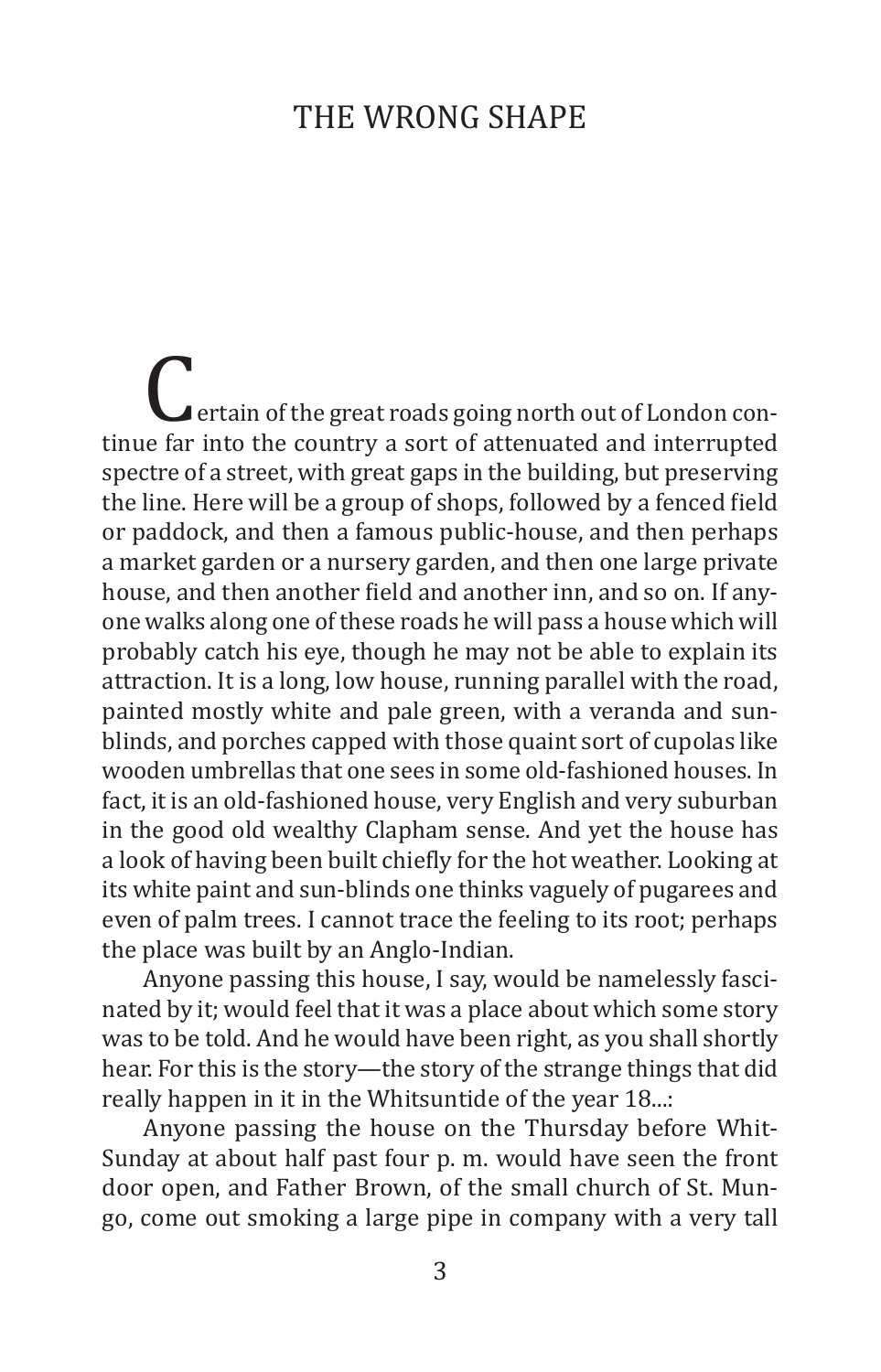French friend of his called Flambeau, who was smoking a very small cigarette. These persons may or may not be of interest to the reader, but the truth is that they were not the only interesting things that were displayed when the front door of the white-andgreen house was opened. There are further peculiarities about this house, which must be described to start with, not only that the reader may understand this tragic tale, but also that he may realise what it was that the opening of the door revealed.

The whole house was built upon the plan of a T, but a T with a very long cross piece and a very short tail piece. The long cross piece was the frontage that ran along in face of the street, with the front door in the middle; it was two stories high, and contained nearly all the important rooms. The short tail piece, which ran out at the back immediately opposite the front door, was one story high, and consisted only of two long rooms, the one leading into the other. The first of these two rooms was the study in which the celebrated Mr. Quinton wrote his wild Oriental poems and romances. The farther room was a glass conservatory full of tropical blossoms of quite unique and almost monstrous beauty, and on such afternoons as these glowing with gorgeous sunlight. Thus when the hall door was open, many a passer-by literally stopped to stare and gasp; for he looked down a perspective of rich apartments to something really like a transformation scene in a fairy play: purple clouds and golden suns and crimson stars that were at once scorchingly vivid and yet transparent and far away.

Leonard Quinton, the poet, had himself most carefully arranged this effect; and it is doubtful whether he so perfectly expressed his personality in any of his poems. For he was a man who drank and bathed in colours, who indulged his lust for colour somewhat to the neglect of form—even of good form. This it was that had turned his genius so wholly to eastern art and imagery; to those bewildering carpets or blinding embroideries in which all the colours seem fallen into a fortunate chaos, having nothing to typify or to teach. He had attempted, not perhaps with complete artistic success, but with acknowledged imagination and invention, to compose epics and love stories reflecting the riot of violent and even cruel colour; tales of tropical heavens of burning gold or blood-red copper; of eastern heroes who rode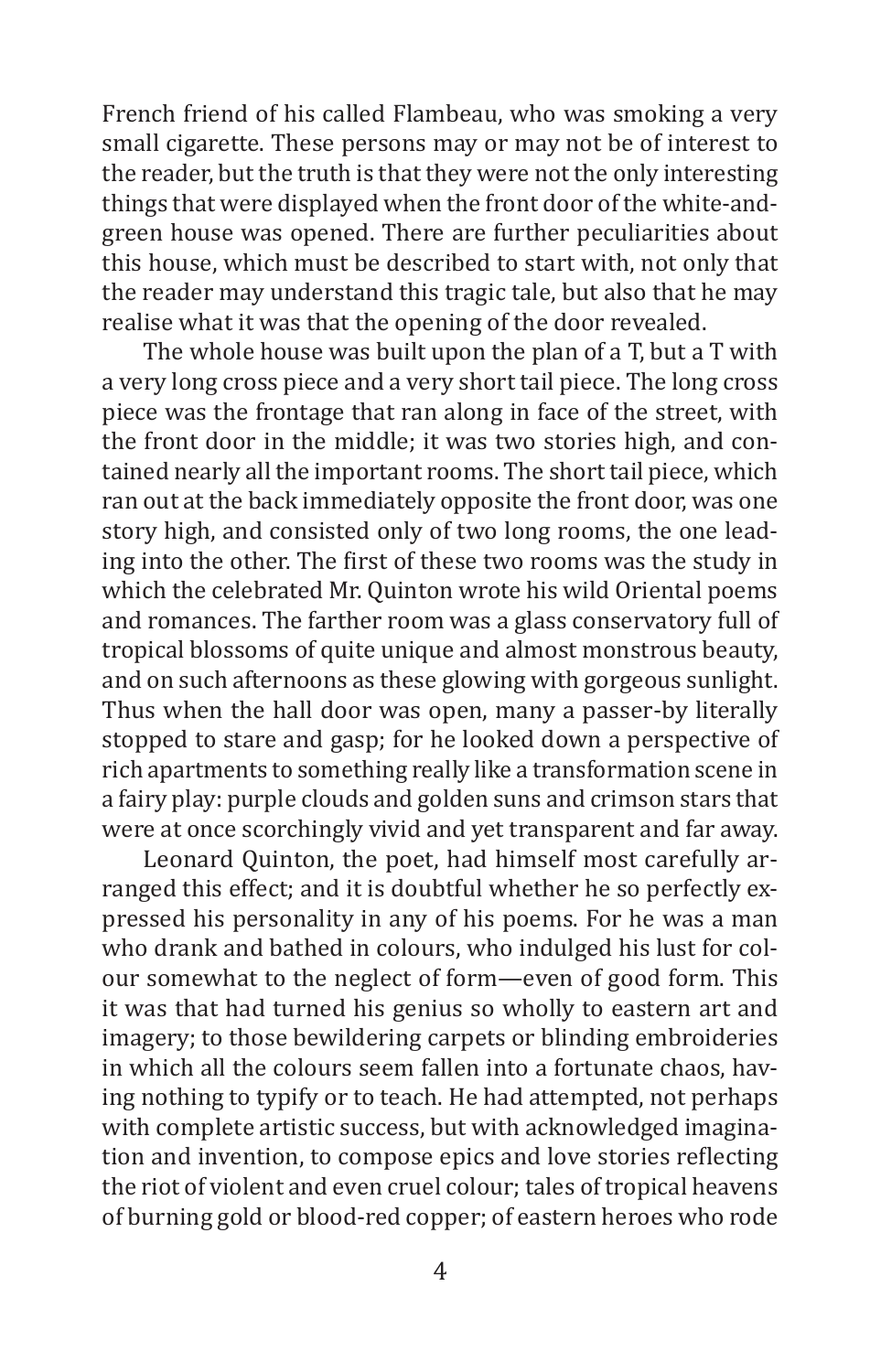with twelve-turbaned mitres upon elephants painted purple or peacock green; of gigantic jewels that a hundred negroes could not carry, but which burned with ancient and strange-hued fires.

In short (to put the matter from the more common point of view), he dealt much in eastern heavens, rather worse than most western hells; in eastern monarchs, whom we might possibly call maniacs; and in eastern jewels which a Bond Street jeweller (if the hundred staggering negroes brought them into his shop) might possibly not regard as genuine. Quinton was a genius, if a morbid one; and even his morbidity appeared more in his life than in his work. In temperament he was weak and waspish, and his health had suffered heavily from oriental experiments with opium. His wife—a handsome, hard-working, and, indeed, over-worked woman—objected to the opium, but objected much more to a live Indian hermit in white and yellow robes, whom her husband insisted on entertaining for months together, a Virgil to guide his spirit through the heavens and the hells of the east.

It was out of this artistic household that Father Brown and his friend stepped on to the door-step; and to judge from their faces, they stepped out of it with much relief. Flambeau had known Quinton in wild student days in Paris, and they had renewed the acquaintance for a week-end; but apart from Flambeau's more responsible developments of late, he did not get on well with the poet now. Choking oneself with opium and writing little erotic verses on vellum was not his notion of how a gentleman should go to the devil. As the two paused on the door-step, before taking a turn in the garden, the front garden gate was thrown open with violence, and a young man with a billycock hat on the back of his head tumbled up the steps in his eagerness. He was a dissipated-looking youth with a gorgeous red necktie all awry, as if he had slept in it, and he kept fidgeting and lashing about with one of those little jointed canes.

"I say," he said breathlessly, "I want to see old Quinton. I must see him. Has he gone?"

"Mr. Quinton is in, I believe," said Father Brown, cleaning his pipe, "but I do not know if you can see him. The doctor is with him at present."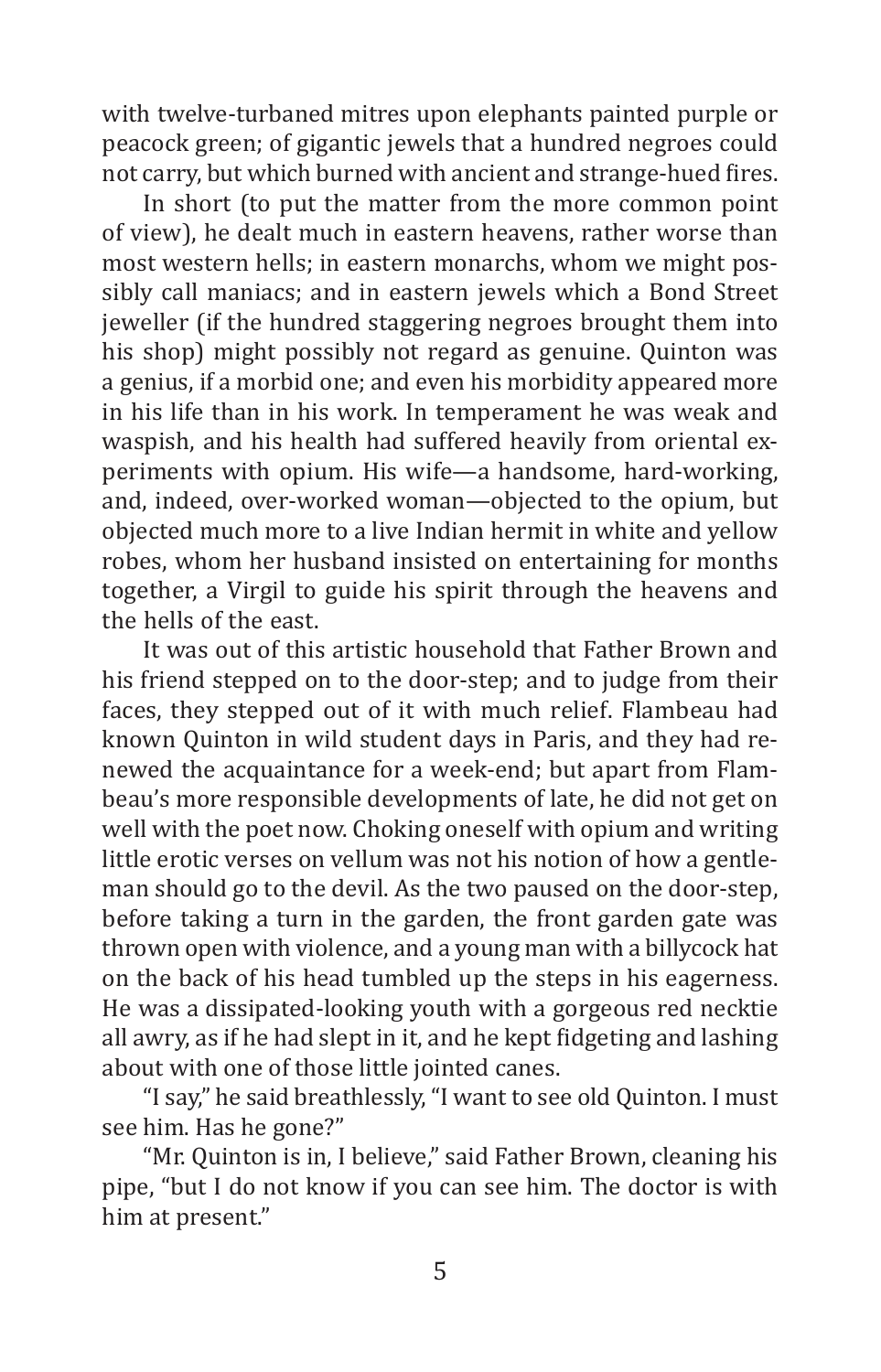## The Doom of the Darnaways

Two landscape-painters stood looking at one landscape, which was also a seascape, and both were curiously impressed by it, though their impressions were not exactly the same. To one of them, who was a rising artist from London, it was new as well as strange. To the other, who was a local artist but with something more than a local celebrity, it was better known; but perhaps all the more strange for what he knew of it.

In terms of tone and form, as these men saw it, it was a stretch of sands against a stretch of sunset, the whole scene lying in strips of sombre colour, dead green and bronze and brown and a drab that was not merely dull but in that gloaming in some way more mysterious than gold. All that broke these level lines was a long building which ran out from the fields into the sands of the sea, so that its fringe of dreary weeds and rushes seemed almost to meet the seaweed. But its most singular feature was that the upper part of it had the ragged outlines of a ruin, pierced by so many wide windows and large rents as to be a mere dark skeleton against the dying light; while the lower bulk of the building had hardly any windows at all, most of them being blind and bricked up and their outlines only faintly traceable in the twilight. But one window at least was still a window; and it seemed strangest of all that it showed a light.

"Who on earth can live in that old shell?" exclaimed the Londoner, who was a big, bohemian-looking man, young but with a shaggy red beard that made him look older; Chelsea knew him familiarly as Harry Payne.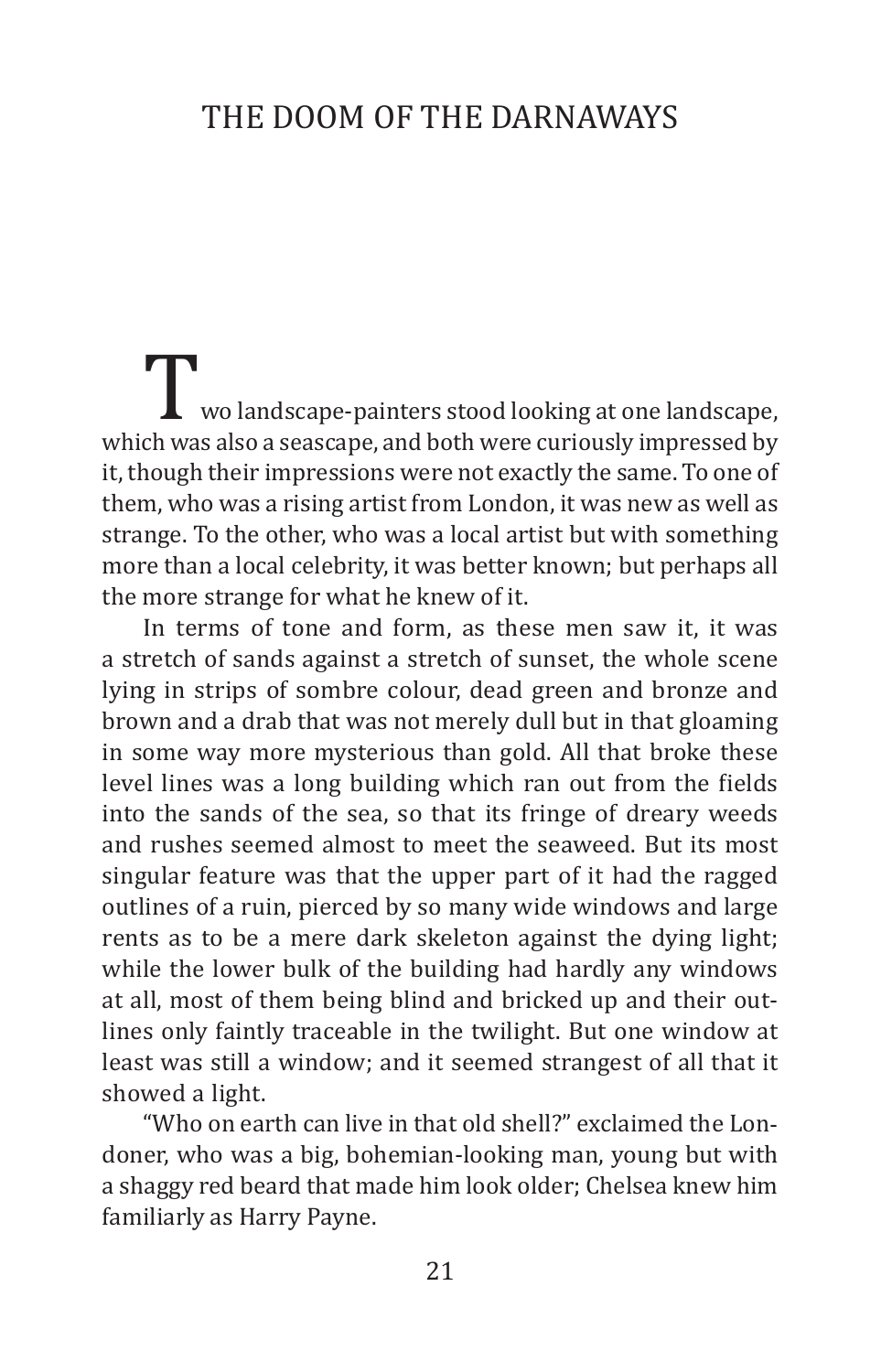"Ghosts, you might suppose," replied his friend Martin Wood. "Well, the people who live there really are rather like ghosts."

It was perhaps rather a paradox that the London artist seemed almost bucolic in his boisterous freshness and wonder, while the local artist seemed a more shrewd and experienced person, regarding him with mature and amiable amusement; indeed, the latter was altogether a quieter and more conventional figure, wearing darker clothes and with his square and stolid face clean shaven.

"It is only a sign of the times, of course," he went on, "or of the passing of old times and old families with them. The last of the great Darnaways live in that house, and not many of the new poor are as poor as they are. They can't even afford to make their own top-storey habitable; but have to live in the lower rooms of a ruin, like bats and owls. Yet they have family portraits that go back to the Wars of the Roses and the first portrait-painting in England, and very fine some of them are; I happen to know, because they asked for my professional advice in overhauling them. There's one of them especially, and one of the earliest, but it's so good that it gives you the creeps."

"The whole place gives you the creeps, I should think by the look of it," replied Payne.

"Well," said his friend, "to tell you the truth, it does."

The silence that followed was stirred by a faint rustle among the rushes by the moat; and it gave them, rationally enough, a slight nervous start when a dark figure brushed along the bank, moving rapidly and almost like a startled bird. But it was only a man walking briskly with a black bag in his hand: a man with a long sallow face and sharp eyes that glanced at the London stranger in a slightly darkling and suspicious manner.

"It's only Dr. Barnet," said Wood with a sort of relief. "Good evening, Doctor. Are you going up to the house? I hope nobody's ill."

"Everybody's always ill in a place like that," growled the doctor; "only sometimes they're too ill to know it. The very air of the place is a blight and a pestilence. I don't envy the young man from Australia."